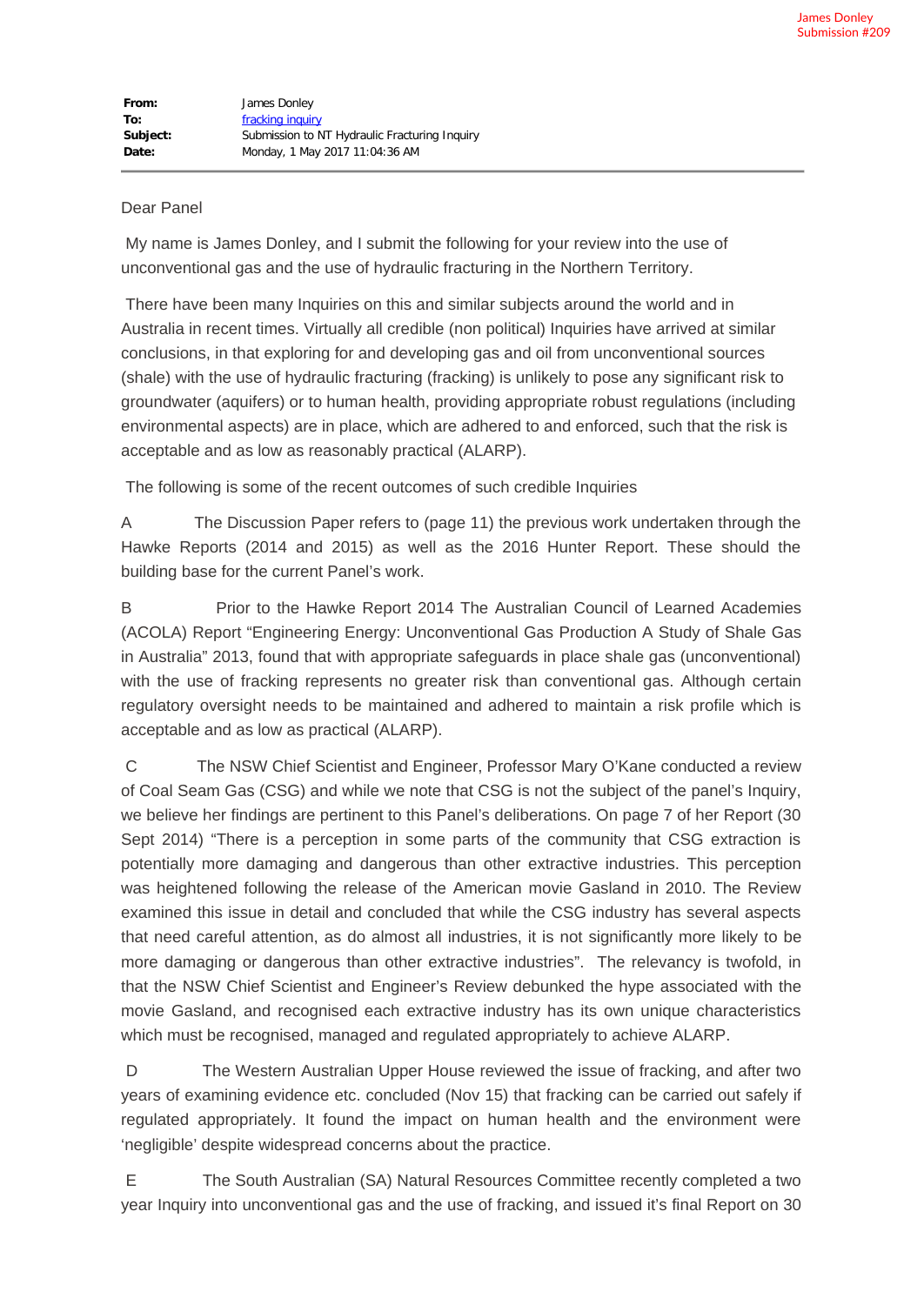November 2016. It's key recommendation against it's first Term of Reference was that unconventional gas (fracking) is unlikely to have any impact on groundwater (aquifers).

F As mentioned, there have been many Inquiries worldwide, but the UK is also very relevant to Australia, as its ownership to mineral rights is similar to Australia. The UK had a very rigorous inquiry carried out by the Royal Society and the Royal Academy of Engineering specifically to do a report on hydraulic fracturing and shale gas. Professor Sir Mark Walport UK Chief Scientist gave a speech predominantly focussed on Risk and Innovation in Germany in September 2014, summed up the findings, with the following

"There are really 3 science and engineering concerns about hydraulic fracturing (fracking). The first of these is: will it cause earth tremors? The second is: will you get contamination of the water table? And the third is: will there be fugitive release of the methane gas? (In other words if you leak all the gas then you lose the advantage of it as a fossil fuel). And what the science and the engineering tells you is that this is a drilling technology and no drilling technology is completely risk-free. **But if it is done well, if it is engineered well, if it is governed well, then it is as safe as any other form of drilling**, recognising that there is no 'free lunch', there is nothing that is completely risk-free." He went on to note

"Those are the engineering concerns, and that's what the Royal Academy of Engineers' report said and actually multiple other reports have all essentially said the same thing. But the public or publics who are protesting, at least in some parts of the world, about fracking are coming at in from a different angle. They're coming at it from the values angle and from the 'my pain, your gain' angle. And so there's a group that dislike fracking because they dislike fossil fuels, there's another group that dislike fracking because they actually just don't like big companies, and then there's a third group who just don't want the inconvenience of having something industrial happening in their back yard." The referenced speech can be found here [http://bit.ly/1CVyur7](https://protect-au.mimecast.com/s/Ld13B1H7zXz7Fz?domain=pesa.us9.list-manage2.com)

In line with the UK Inquiry and the recommended outcomes, the UK Infrastructure Bill 2014- 15, was passed through the UK Parliament, and it, which among other things will permit fracking below 300 meters in the UK.

It is on this basis that I urge the Panel to adopt a factual and evidence based approach toward assessing the potential risks regarding the exploration for and the development of unconventional gas and oil, and the use of hydraulic fracturing to enhance its production, providing at all times, there is a robust regulatory regime which through strong enforcement enables the risk to be reduced to be ALARP.

Yours sincerely

James Donley

## References :

Royal Society report on fraccing in the UK

Independent report by the Royal Society and Institute of Engineers in the UK re shale gas production and fraccing.